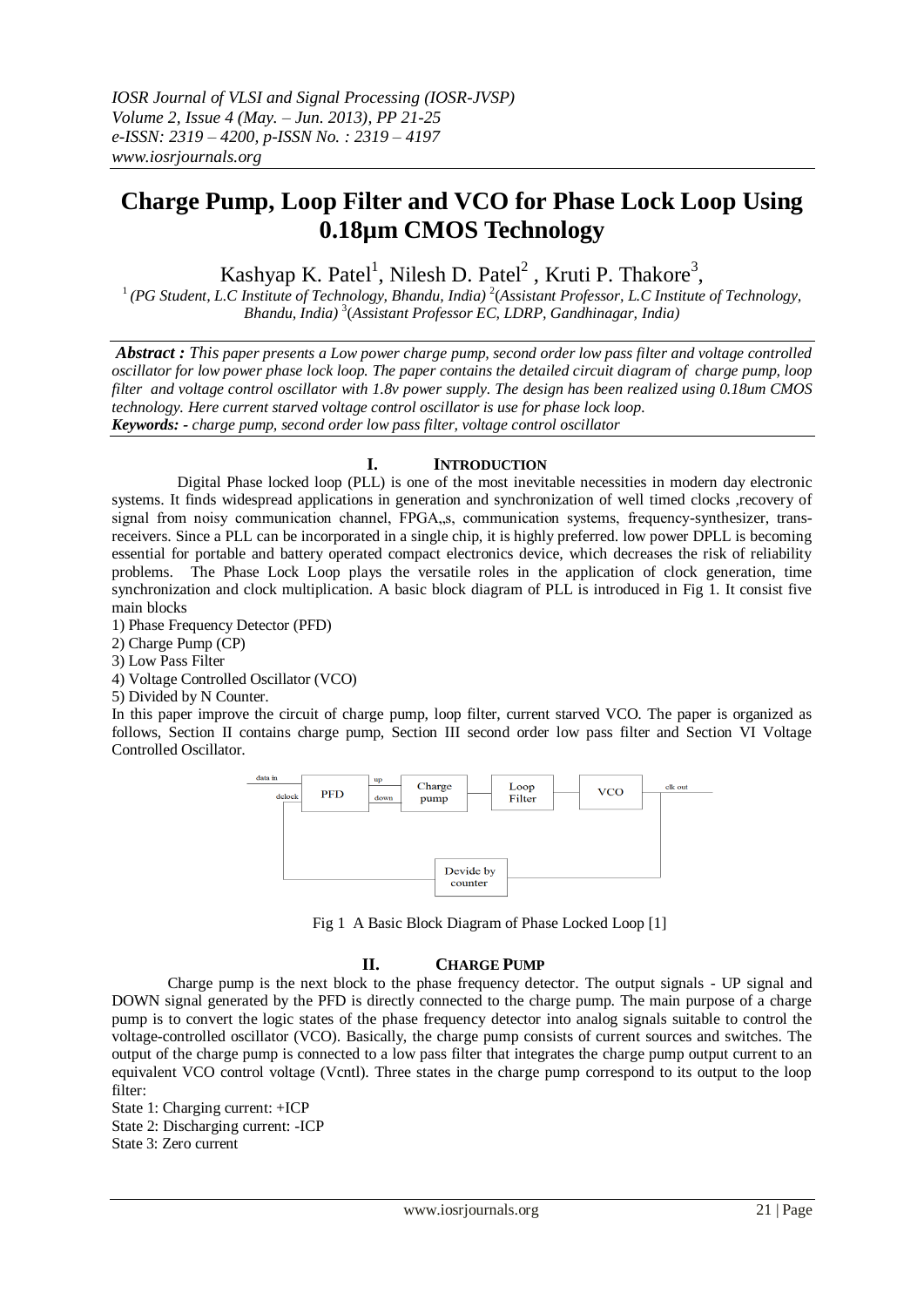

Fig 2 Basic block diagram of Charge Pump with Ideal Behavior [1]

The overall operation of the charge pump can be observed in Fig. 3, which is the ideal behavior of the charge pump. It shows both the conditions of the charge pump. It charges or discharges the current of the charge pump related to the value of the error signal (pulse width of the UP signal or DOWN signal) generated by the PFD.

Table No.1 Operation of Ideal Charge Pump[1]

| UP signal | DN signal | Condition            | Note                      |
|-----------|-----------|----------------------|---------------------------|
|           |           | Charging             | Icp flows into filter     |
|           |           | Discharging          | Icp flows out from filter |
|           |           | <b>Vout</b> constant | $I_{\rm CP} = 0$          |
|           |           | <b>Vout Constant</b> | $I_{CP} = not 0$          |

In Fig. 4 seen the CMOS Circuit of Charge pump that i have selected. Fig. 5 is waveform of charge pump, and Fig. 6 is waveform of charge pump when they are connected with PFD.



Fig. 3 CMOS circuit of Charge Pump [4]



Fig. 4 Waveform of Charge Pump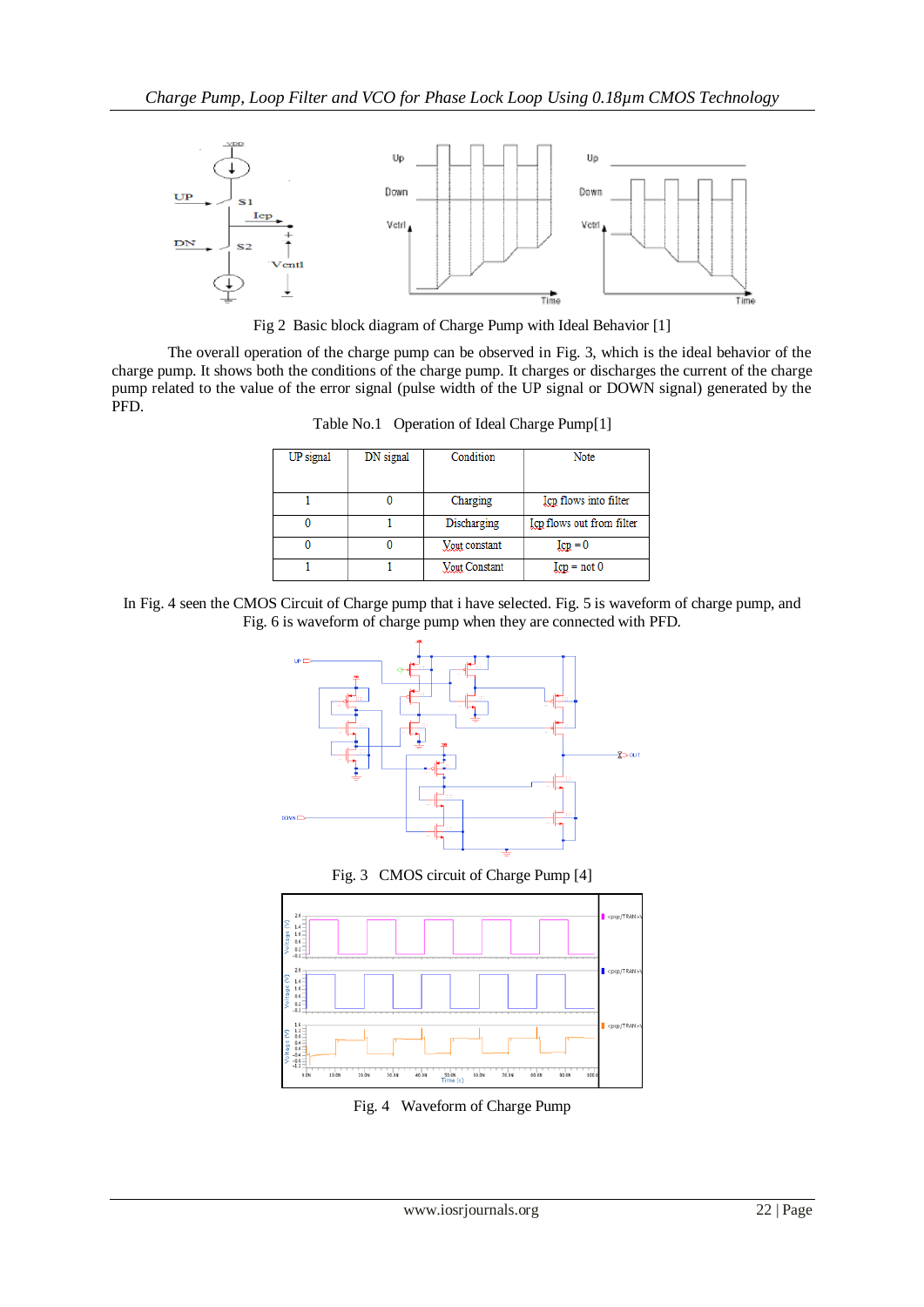

Fig. 5 Waveform of Charge Pump with PFD

#### **III. LOOP FILTER**

The loop filter is the heart of PLL. It is inevitable to choose the loop filter values correctly, as inappropriate values may either lead the loop to oscillate for long without reaching the locked state or it may so happen that once locked, small variations in the input data may cause the loop to unlock. A second order low pass filter is used as loop filter. The main function of the loop filter is to convert the current coming from charge pump to control voltage that is directly connected to VCO to control the frequency of VCO. The inclusion of a loop filter at the output of the charge pump serves two functions.

The second-order loop filter has the second capacitor to smooth out current spikes. This type of filter has two poles one at low frequency and one have high frequency and a zero which will add the stability of the system. The passive low pass loop filter is used to convert back the charge pump current into the voltage. The output voltage of the loop filter controls the oscillation frequency of the VCO. The loop filter voltage will increase if DCLOCK leads DATA and will decrease if DATA leads DCLOCK. If the PLL is in locked state it maintains a constant value.



Fig. 6 Second order loop filter. [2]

Total simulation from phase frequency detector to loop filter is shown in figure 7 and value of loop filter is shown in figure 8 .



Fig. 7simulation from phase frequency detector to loop filter at 50MHz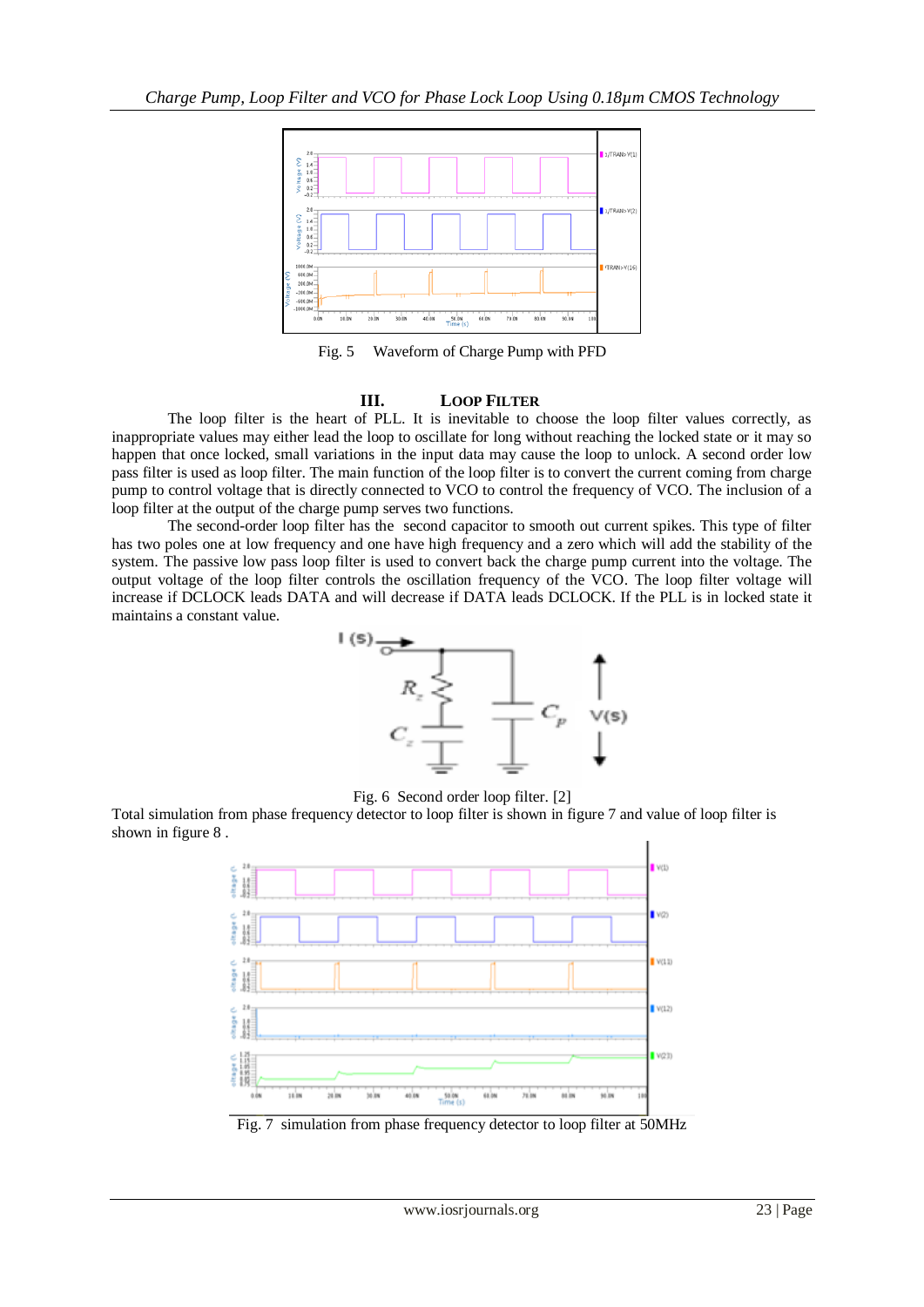

### **IV. VOLTAGE CONTROLLED OSCILLATOR**

An oscillator is an independent system that generates a periodic output without any input signal. A voltage controlled oscillator is an electronic oscillator designed such that its oscillation frequency is controlled by a voltage input.

The current-starved VCO is shown schematically in figure 9. Its operation is similar to the ring oscillator. MOSFETs M44 and M45 operate as an inverter, while MOSFETs M39 and M34 operate as current sources. The current sources M39 and M34 limit the current available to the inverter M44 and M45 ; in other word , the inverter is starved for current. The MOSFETs M32 and M33 drain currents are the same and are set by the input control voltage. The currents in M32 and M33 are mirrored in each inverter/current source stage. An important property of the VCO used is the input impedance. The filter configuration we have discussed rely on the fact that the input resistance of the VCO is practically infinite and the input capacitance is small compared to the capacitances present in the loop filter.



Fig. 10 Simulation result of VCO at 90mV input voltage